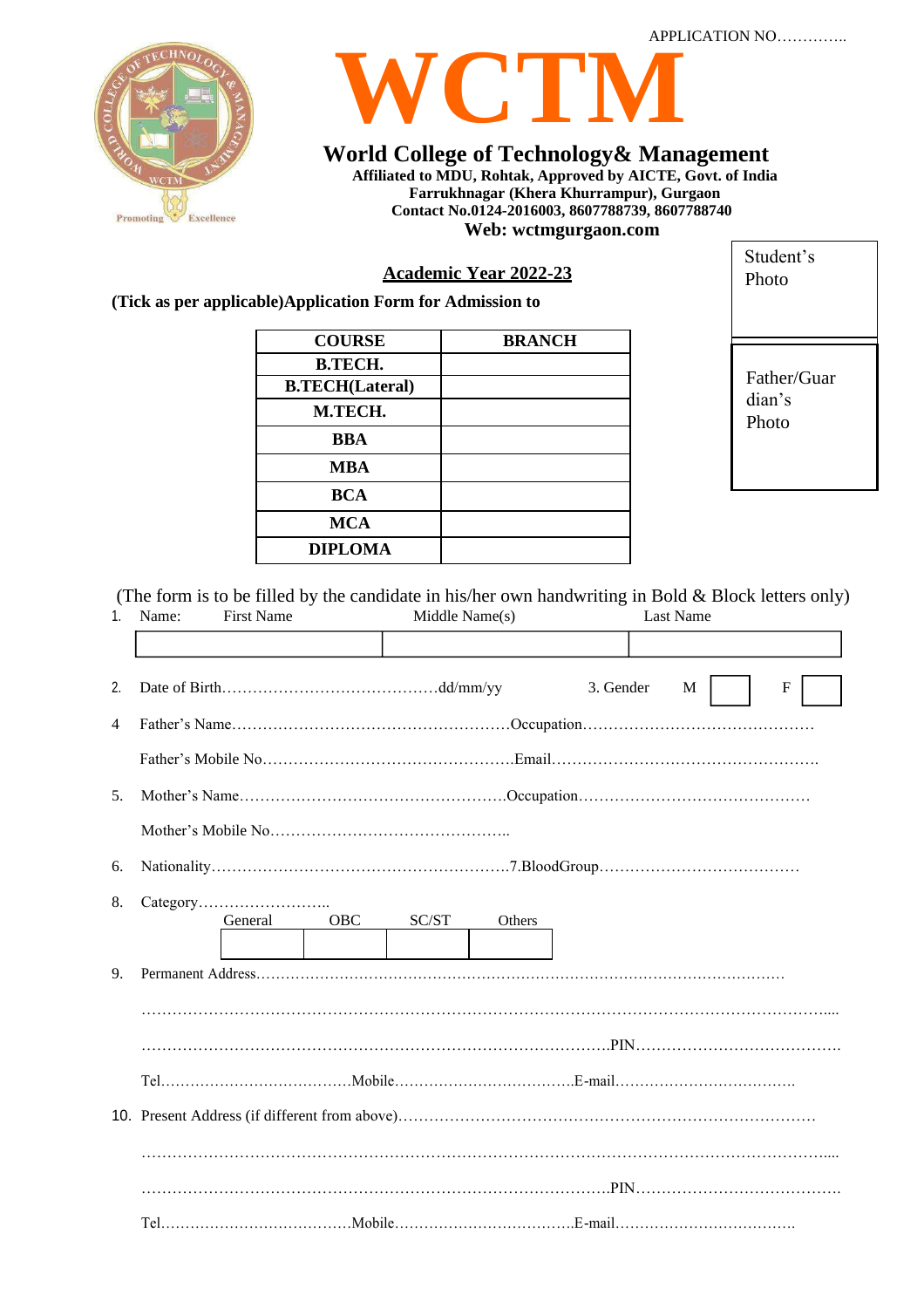- 11. Local Guardian's particulars, if any Guardian's Name………………………….Relation………………………Ph/Mob…………………………..
- 12. Haveyoueverbeendisqualifiedordebarredfromappearinginanyexaminationconductedby any University/

Board? If yes, give its particulars.

- University/Board………………………………….Roll No…………………….Mark Obtained…………….. 13. Sponsor's details(For NRI/NRI Sponsored Candidates only)
- Name…………………………Country…………………Relation if any……………………………………… Tel/Mob No……………………..E-mail.....................................Please attach sponsorship lets if available.
- 14. Educational Qualification
	- (i) For admission to  $1<sup>st</sup>$  year of Diploma/B.Tech/BBA/BCA

| Examination          | Board/Univ. | Roll, No | Year | <b>Max Marks</b> | <b>Marks Obtained</b> | %Marks |
|----------------------|-------------|----------|------|------------------|-----------------------|--------|
| 10                   |             |          |      |                  |                       |        |
| $(10+2)/$ equivalent |             |          |      |                  |                       |        |

%Marksin10+2: Physics………..%, Chemistry………..%, Mathematics……..%AggregatePCM........................................%

(ii) For admission to  $2^{nd}$  year of B.Tech (Lateral Entry) LEET Test Information

| Examination | Branch | Board/Univ. | Year | Max Marks | <b>Marks Obtained</b> | %Marks |
|-------------|--------|-------------|------|-----------|-----------------------|--------|
| 10          |        |             |      |           |                       |        |
| Diploma     |        |             |      |           |                       |        |

#### (iii) For admission to M.Tech/MBA/MCA Programme

| Examination     | Branch | Board/Univ. | Year | Max Marks | Marks Obtained | %Marks |
|-----------------|--------|-------------|------|-----------|----------------|--------|
| 10              |        |             |      |           |                |        |
|                 |        |             |      |           |                |        |
| B.Tech/BA/B.Sc/ |        |             |      |           |                |        |
| B.Com/BBA/BCA   |        |             |      |           |                |        |

15. Academic and other Honours:

Games, sports and other extra-curricular activities at school (Please attach extra sheet, if required.)

I certify that I have carefully read the prospectus, the rules and regulations of the institute and the undertaking and release submitted by me and unconditionally agree and accept all the provisions contained therein.

- a) I understand and agree that if I am placed in an industrial undertaking within or outside Gurgaon for practical training, I will not raise any objection for being so placed.
- b) I have carefully understood the eligibility criterion as per Maharshi Dayanand University, Rohtak for admission to the concerned course. Further, I undertake that the fulfillment of the eligibility conditions for admission as per MDU, AICTE & Govt. of Haryana is solely my responsibility. My admission is subject to fulfillment of these conditions.
- c) I declare that I am not working at any Company or organization or institution etc. I will above maintain 75% attendance following. The attendance norms of MD University Rohtak. Non fulfillment of norms will lead to cancellation of admission and/or legal action.

**Date………………………. Signature of Student**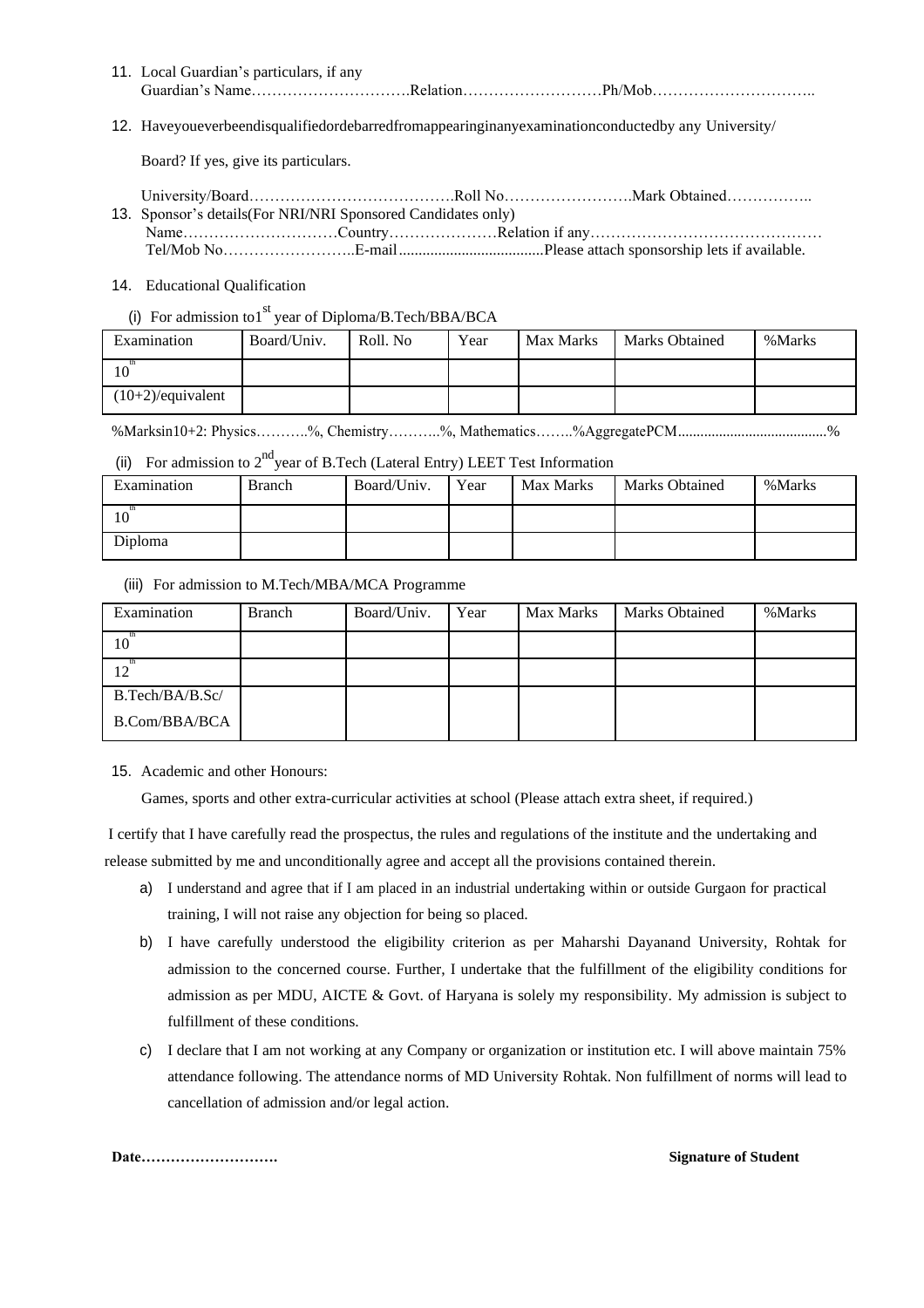#### **DECLARATION BY THE PARENT/GUARDIAN**

- 1. I certify that I have carefully read the prospectus, the rules and regulations of the institute and the undertaking and release submitted by my son/daughter/ward and unconditionally agree and accept all the provisions contained therein.
- 2. I understand and agree that my son/daughter/ ward if placed in an industrial undertaking within or outside Gurgaon for practical training, I will not raise any objection for his/her being so placed.
- 3. I have carefully understood the eligibility criterion as per Maharshi Dayanand University, Rohtak for admission to the concerned course. Further, I undertake that the fulfillment of the eligibility conditions for admission as per MDU, AICTE & Govt. of Haryana is solely our responsibility. My son/daughter/ward admission is subject to fulfillment of these conditions.
- 4. I declare that I am not working at any Company or organization or institution etc. I will above maintain 75% attendance following. The attendance norms of MD University Rohtak. Non fulfillment of norms will lead to cancellation of admission and/or legal action.

#### **Date……………. Signature of Parent/Guardian/Sponsor**

### **LIST OF ENCLOSURES**

#### **The following documents are to be submitted with the application form.**

| 1 <sup>st</sup> Year Diploma/ B.Tech/BBA/BCA/M.Tech/MBA/MCA |                                                           |                | 2 <sup>nd</sup> Year Admission (Lateral Entry) B.Tech only. |  |  |  |
|-------------------------------------------------------------|-----------------------------------------------------------|----------------|-------------------------------------------------------------|--|--|--|
| Admission                                                   |                                                           |                |                                                             |  |  |  |
|                                                             | $10+2$ /Qualifying Exam Marksheet                         | 1              | Diploma Certificate showing detail marks                    |  |  |  |
| 2                                                           | Graduation degree, if applicable                          | 2              | Character Certificate from institute last attended          |  |  |  |
| 3                                                           | Character Certificate from institute last attended        | 3              | Matriculation/High School Certificate                       |  |  |  |
| 4                                                           | Matriculation/High School Certificate                     | 4              | Certificate of Fitness from a Medical Officer               |  |  |  |
| 5                                                           | Certificate of Fitness from a Medical Officer (org)       | 5              | Passport size Colour photographs – 4nos.                    |  |  |  |
| 6                                                           | Passport size Colour photographs – 4nos.                  | 6              | Haryana Resident Certificate                                |  |  |  |
|                                                             | Sponsorship letter for NRI sponsored candidate            | 7              | Migration Certificate (Original)                            |  |  |  |
| 8                                                           | Migration Certificate (Original)                          | 8              | SC/St/BC/PH/ESM Certificate(if applicable)                  |  |  |  |
| 9                                                           | SC/St/BC/PH/ESM Certificate(if applicable)                | 9              | Student's Father Photograph-1                               |  |  |  |
| 10                                                          | Student'sFatherPhotograph-1                               | $\parallel$ 10 | Copy of Aadhar Card                                         |  |  |  |
| 11                                                          | Copy of Aadhar Card                                       | 11             | Sports Certificate(District /State/National/International)  |  |  |  |
| 12                                                          | Sports certificate(District/State/National/International) |                |                                                             |  |  |  |

#### **(FOR OFFICE USE ONLY)**

Admission Committee recommends admission to Diploma/B.Tech 1<sup>st</sup>year/B.Tech 2<sup>nd</sup> Year (Lateral Entry/M.Tech/BBA /MBA/BCA/MCA course in Branch under Category…………………………………

| Data Checked by    |  |
|--------------------|--|
| (Name & Signature) |  |

Name and Signature of the competent Authority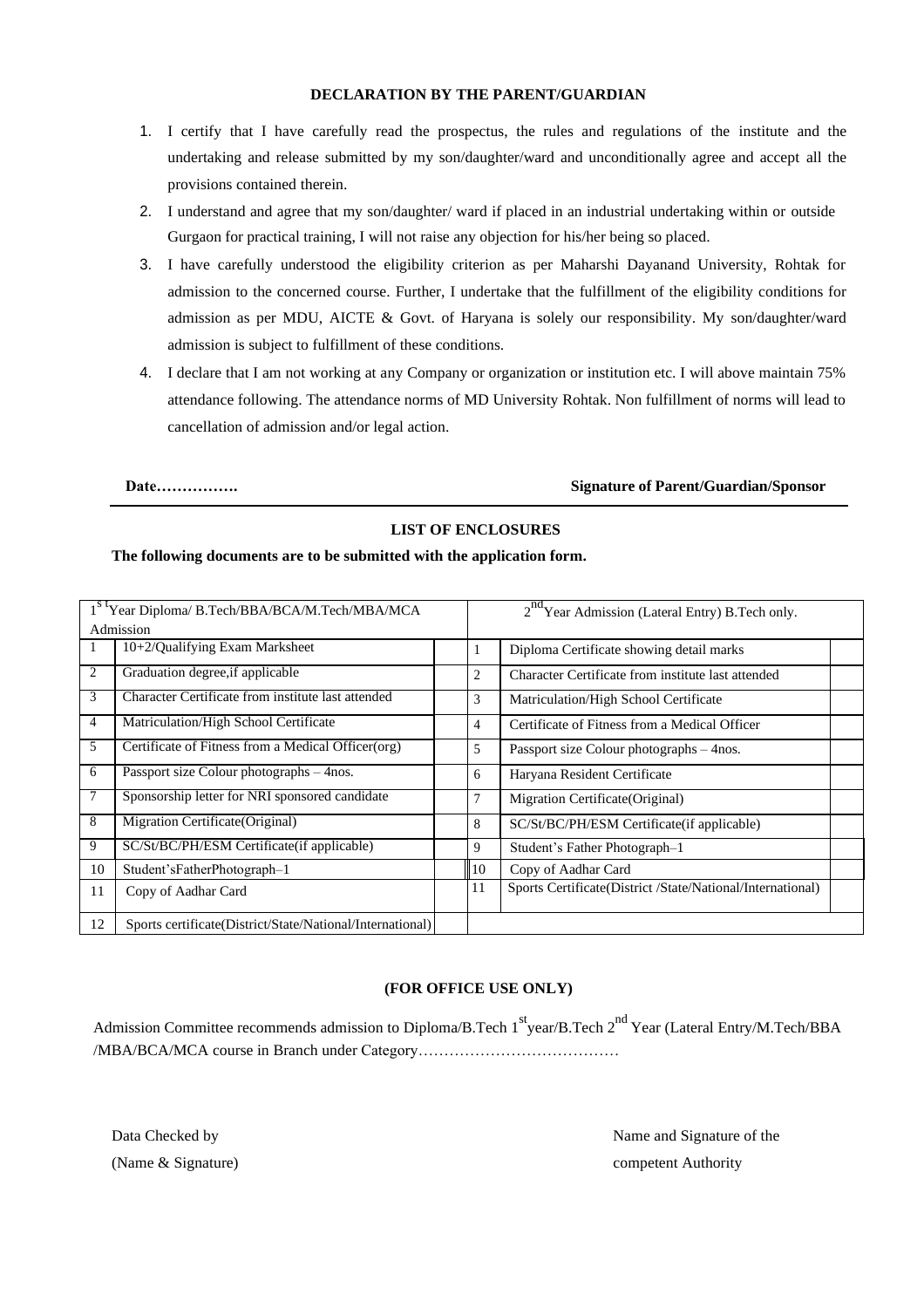## **World College of Technology &Management (Approved by AICTE, Govt. of India, Affiliated to M. D. University, Rohtak)** Farukhnagar (Khera Khurrampur), Gurgaon, Haryana Website[:www.wctmgurgaon.com](http://www.wctmgurgaon.com/) Ph:0124-2016003,8607788739,8607788740

## **UNDERTAKING (SESSION 2022-2023) (By Student)**

- 1. I……………………………………………S/o/D/o Sh.......................................….……..here by Certify that the particulars submitted by me are correct an degree that the admission may be given to me on the terms and conditions and rules of WCTM and MDU, I understand that my admission may be cancelled and tuition fee, security deposit/caution money paid by me forfeited, if any of the particular given by me at the time of admission are subsequently found to be wrong ,concealed or false.
- 2. I agree that the WCTM Management decision in all matters concerning my admission, studies, attendance, discipline and conduct etc, will be final and binding upon me. I have no claim on the fees deposited by me for my admission.
- 3. I understand that my association active or passive with any political organization, student union etc, is forbidden.
- 4. I understand that the consumption of alcohol, drugs of any other intoxicant within the WCTM premises/hostel is forbidden.
- 5. I agree that if any time fees structure is revised enhanced by the competent authority/State Government the revised/enhanced amount would be deposited by me with WCTM within fifteen days of such notification without any reservations.
- 6. I agree that WCTM shall have the right to forfeit any security deposit inter alia on the ground of my failure to claim the refund within one year of date of may passing out/ceasing to be on the rolls of the Institute.
- 7. I will report for the Registration and Orientation as per schedule communicated to me, failing which my admission will be cancelled without any notice from WCTM. I agree that in the event of any breach of the aforementioned undertaking, my admission will stand cancelled without any obligation on WCTM to issue me a notice .In such an instance, any fee deposited by me shall stand forfeited.
- 8. I declare that I am not working at any Company or organization or institution etc. I will above maintain 75% attendance following. The attendance norms of MD University Rohtak. Non fulfillment of norms will lead to cancellation of admission and/or legal action.
- 9. I am aware that as per Honourable Supreme Court orders, ragging in any form whatsoever is totally banned and criminal FIR will be lodged in case I am involved in the case of ragging. This will result in my rustication from the college and I will not be able to take admission anywhere in India.
- 10. I am aware that my name will be stuck off from the rolls of the college if I fail to pay fee on time, remain absent continuously for a period of 10 days without information or behave in a manner subversive to the discipline or commit grave misconduct such as ragging or indulge in any activity which may bring disrepute to the college.
- 11. In case avail the College transport facility, the college is not responsible for any mishap or discontinuation of bus service. I shall be availing the transport facility at my own risk and peril. The necessary undertaking in this regard shall be submitted as and when I start availing the transport facility.

Signature of Student

Counter signed by Father/Mother/Guardian

| Date:  |  |
|--------|--|
| Place: |  |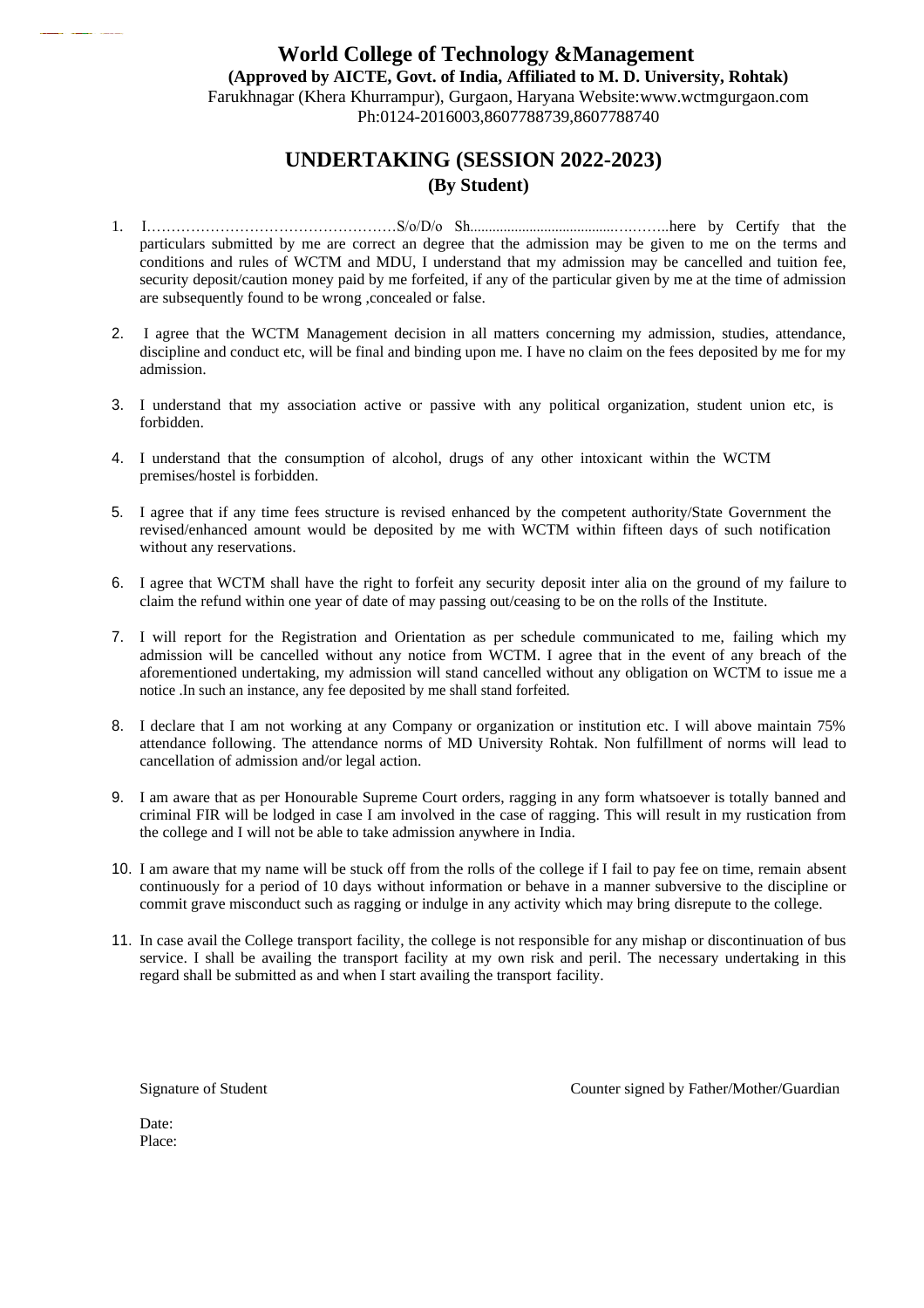## **World College of Technology & Management (Approved by AICTE, Govt. of India, Affiliated to M. D. University, Rohtak)**  Farukhnagar (Khera Khurrampur), Gurgaon, Haryana Website[:www.wctmgurgaon.comP](http://www.wctmgurgaon.com/)h:0124-2016003,8607788739,8607788740

# **UNDERTAKING (SESSION 2022-2023) (By Parent of Student)**

- 1. I…………………………………………….………S/o/D/o Sh........................................................................ testify That my Son/Daughter………………………………is seeking admission with my consent and I am personally responsible to WCTM for payment of all his/her dues within stipulated time as the WCTM Management as per Government notifications from time to time may be decided. I assure that my son/daughter will abide by all the rules of WCTM as laid down by WCTM from time to time.
- 2. I have read the rules and regulation and I understand that my son/daughter/ward has to undergo obligatory practical training for specified periods in accordance with relevant academic curriculum. I agree that in event of my ward being placed in an industrial institution within and outside Gurgaon, for such practical training. I will not raise any objection for him/her being, so placed. Further, I agree that the WCTM shall not be held responsible in any way for any mishap that may occur during his/her tenure with WCTM.
- 3. I hereby agree to make all necessary arrangement for the boarding and lodging for my son/daughter .Till such time that WCTM is in the position to provide the hostel accommodation.
- 4. I hereby certify that the particulars submitted by my son/daughter are correct.
- 5. I testify that I shall not raise any objection if my ward is rusticated from WCTM due to her participation in any union/unlawful activity.
- 6. I declare that I am not working at any Company or organization or institution etc. I will above maintain 75% attendance following. The attendance norms of M D University Rohtak. Non fulfillment of norms will lead to cancellation of admission and/or legal action.
- 7. I understand that the security deposit/caution money given at the time of admission may not be refunded if my ward discontinues the course in between of withdraws prematurely from her/his course.
- 8. Tuition fee for all academic sessions other than B.E. 1 year shall be deposited by me in the first week of July every year of earlier as may be decided by the WCTM.

Date:

Place: Signature of Father/Mother of Student

Signature of Student